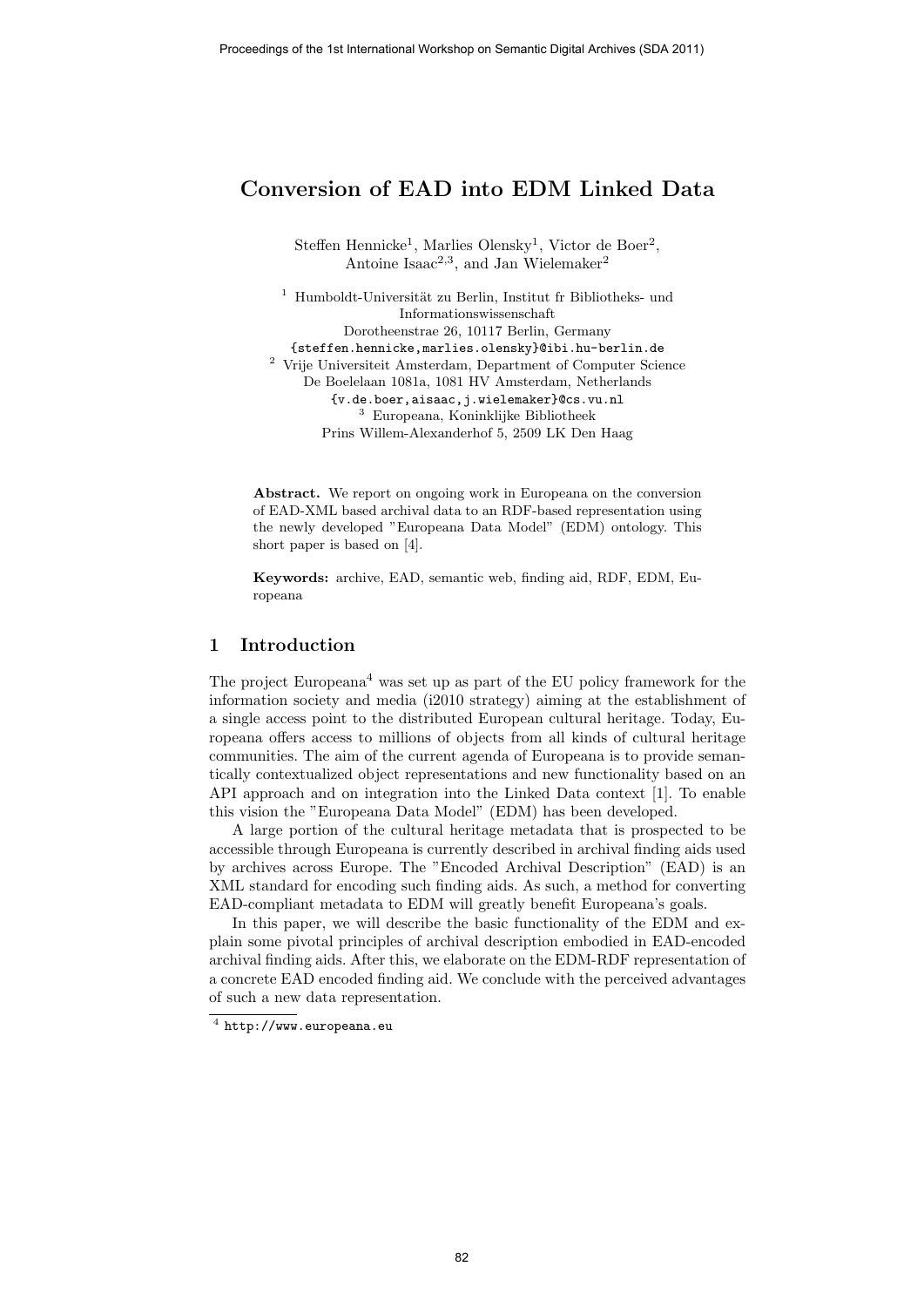## 2 Europeana Data Model (EDM)

The EDM has been specifically designed to enable Linked Data integration and to solve the problem of cross-domain data interoperability. The EDM builds on the reuse of existing standards from the Semantic Web environment but does not specialize in any community standard [2]. It acts as a top-level ontology consisting of elements from standards like OAI-ORE<sup>5</sup>, Dublin Core Terms<sup>6</sup> and SKOS<sup>7</sup> and allows for specializations of these elements. Thus, richer metadata can be expressed through specializations of classes and properties. Some elements were defined in the Europeana namespace, yet contain referrals to other metadata standards. This allows for correct mappings and cross-domain interoperability.

 $RDF(S)^{8}$  is used as an overall meta-model to represent the data. The ORE approach is used to structure the different information snippets belonging to an object and its representation. It follows the concept of aggregations (ore:Aggregation): This concept allows to distinguish between digital representations which are accessible on the Web and thus are modeled as edm:WebResource<sup>9</sup> and the provided object, represented as a edm:ProvidedCHO.

Furthermore, different, possibly conflicting views from more than one provider on the same object can be handled in EDM by using the proxy mechanism (ore:Proxy). The Dublin Core Terms describe the objects. SKOS is used to model controlled vocabularies which annotate the digital objects [5].

### 3 Archival Description and Finding Aids

Archival finding aids are guides into the archival material that an archive holds in the form of archival collections. Typically, printed versions of finding aids serve archival users in the reading room and archivists in the reference service as the means to identify relevant archival materials.

The archival material in an archival collection is organized into records. A record denotes a group of documents from the archival collection. It does not describe a single information object like a single book in the library domain.

According to the principle respect des fonds the description of the internal structure (original hierarchy and ordering) and the external structure (provenance) of an archival collection provides information necessary to understand context and content of the records and to guarantee their authenticity.

A finding aid contains such information in the form of an archival description. This archival description typically consists of several parts arranged in a

<sup>&</sup>lt;sup>5</sup> "Open Archives Initiative Protocol - Object Exchange and Reuse": http://www. openarchives.org/ore/ [7.10.2010]

 $6$  "Dublin Core": http://dublincore.org/ [7.10.2010]

<sup>7</sup> "Simplified Knowledge Organization System": http://www.w3.org/2004/02/skos/ [7.10.2010]

<sup>8</sup> "Resource Description Framework (Schema)": http://www.w3.org/TR/rdf-primer/ [5.09.2011] and http://www.w3.org/TR/rdf-schema/ [5.09.2011]

<sup>9</sup> The namespace prefix "edm" stands for the Europeana namespace "http://www.europeana.eu/schemas/edm/".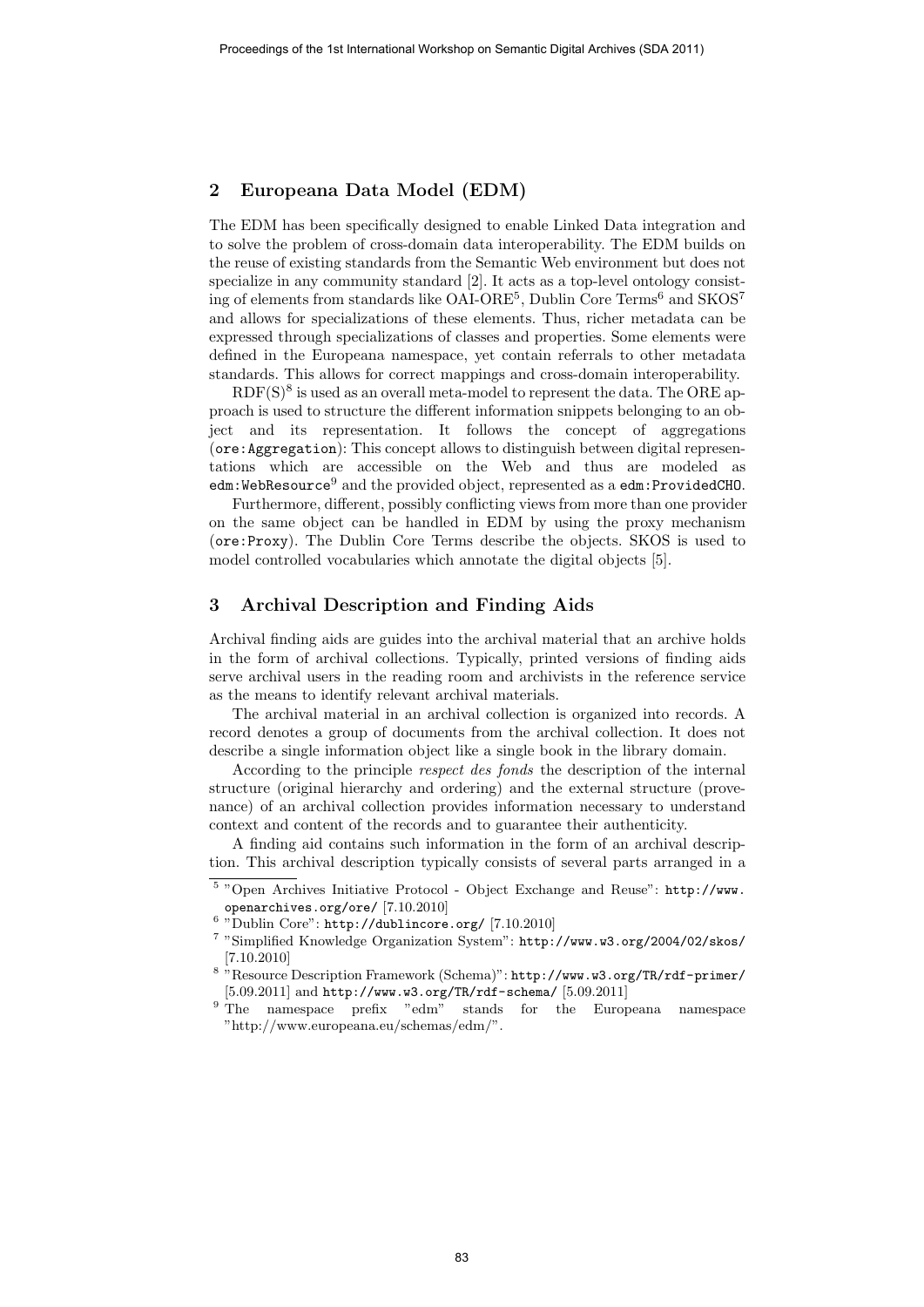multilevel hierarchy. The top-most part describes the archival collection as a whole. The following descendant parts describe sub-parts of the previous parts with increasing detail.

The leaves of the descriptive tree are about different kinds of unit of records which constitute the smallest parts within the archival description. The smallest parts of the description do not necessarily correspond to the smallest parts of the archival collection. The unit of a record can be, for example, an item which corresponds to one record, or a file with one or more folders of records.

A call number for the unit of records is used to order one or more physical boxes with archival documents (photographs, legal documents, letters, et cetera) from the archive's depot. Typically, searching for archival material in an archival finding aid means identifying call numbers for units of records whose potential relevancy for one's purpose is judged by the contextual descriptions.

The archival descriptions we find in archival finding aids contain huge and rich amounts of contextual and implicit information (especially through inheritance) in order to enable archival users and archivists to efficiently and effectively locate and discover archival material [3].

## 4 EAD-encoded Finding Aids

The "Encoded Archival Description"<sup>10</sup> (EAD) standard is the latest and most promising standardization effort for encoding archival finding aids for a digital environment. It provides the infrastructure to accommodate most designs of finding aids. Typically, an institution uses a subset of the full EAD model. Our conversion method is specifically designed for and tested with APEnet-EAD, which is currently developed by the APEnet project<sup>11</sup> within the context of Europeana. We expect, however, that our method is applicable to other EAD dialects with slight modifications to the script. An EAD-document typically contains the description of one archival collection in the form of a finding aid. The  $\epsilon$ eadheader> element<sup>12</sup> contains bibliographic and descriptive information to identify a finding aid document. Its sibling element  $\langle archdesc\rangle$  holds information about the archival collection as a whole. In our example, the  $\langle archdesc \rangle$  element contains several descriptive metadata fields which hold information about the title of the whole archival fond (<unittitle>), the time span the material covers ( $\langle$ unitdate>), a call number ( $\langle$ unitid>), the name of the repository where the material is kept ( $\langle$ repository>), and a summary of the contents (<scopecontent>).

Within the <archdesc> element, <c> elements of different types (classes, series, subseries, files, or items) represent the multilevel hierarchy of the archival description providing the intermediate structure and context for the archival material described in a finding aid. In our example we find a series which contains

<sup>&</sup>lt;sup>10</sup> "Encoded Archival Description": http://www.loc.gov/ead/ [7.10.2010]

<sup>11</sup> The "Archives Portal Europe" (http://www.apenet.eu/) is a data aggregator for the European archives.

 $^{12}$  The element has been omitted in figure 1.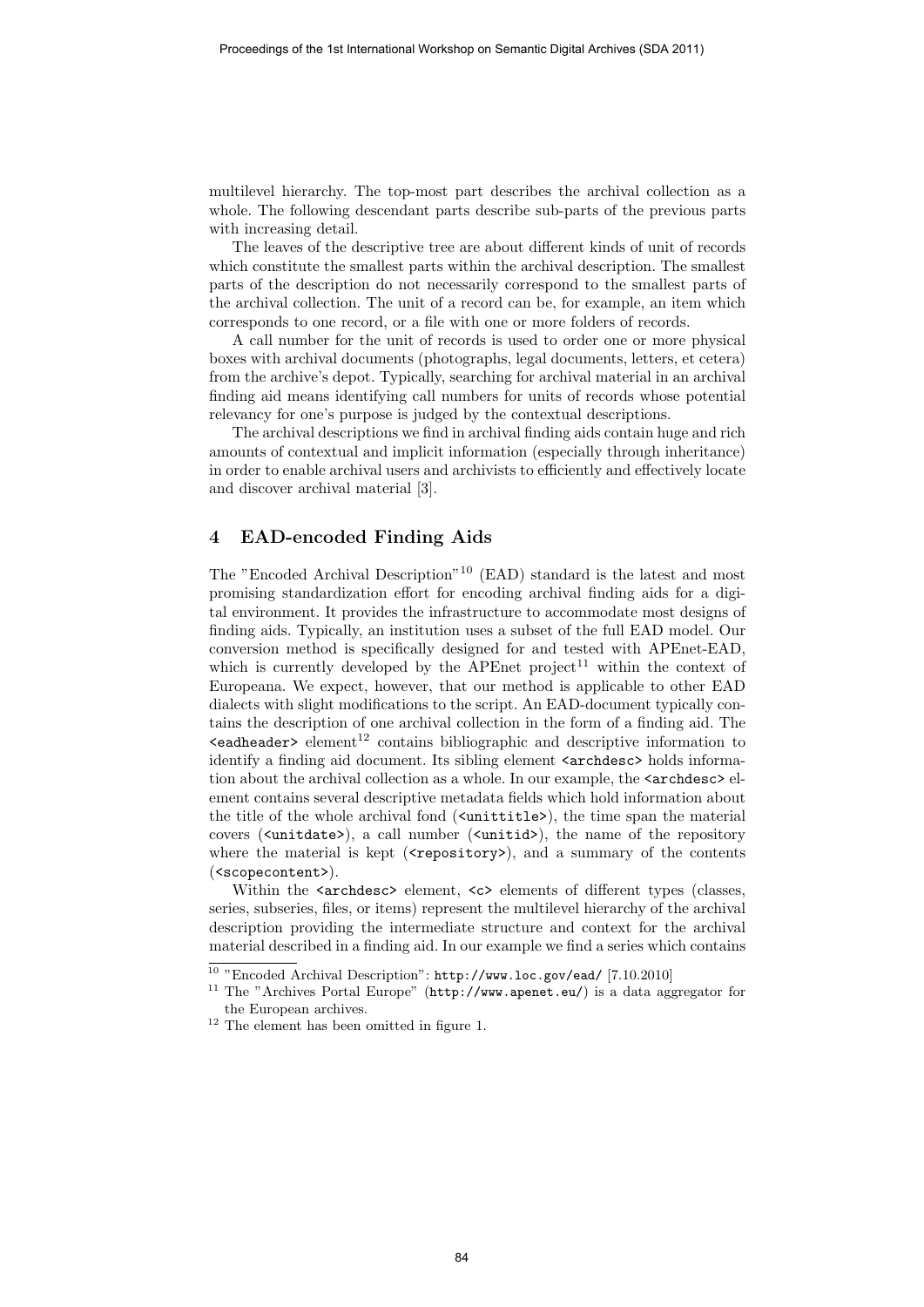```
\sim and \sim<archdesc>
      <did>
          <unittitle>Graven van Holland</unittitle>
          <unitdate calendar="gregorian" era="ce">1189-1660</unitdate>
          \langle \text{unitid}\rangle3.01.01</unitid>
          <repository>Nationaal Archief, Den Haag</repository>
      Z/44A<scopecontent encodinganalog="summary">
         \simp>Het archief van de graven van Holland bevat documenten betreffende het
       </scopecontent>
      \langledsc\rangle\leq level="series">
             \overline{\text{did}}<unitid type="call number">5</unitid>
                 <unittitle>STUKKEN BETREFFENDE DE ZORG VOOR HET ARCHIEF</unittitle>

             <c level="file">
                 <did>
                    <unitid type="call number">2149</unitid>
                    <unittitle>'Remissorium Philippi'; index op de grafelijke regist
                 \langle/did>
                 <c level="item">
                    Chid>
                       <unitid type="call number">2149.1</unitid>
                       <dao xlink:href="http://beeldbank.nationaalarchief.nl/na:coll
                    \langle/did>
                 \langle c \rangle<c level="item">
                    Zdids
                       <unitid type="call number">2149.2</unitid>
                       <unittitle>Pagina 2</unittitle>
                       <abs/>
<abs/>
cdao xlink:href="http://na.memorix.nl/oai2/?image=na:coll:dat</a></a> xlink:href="http://na.memorix.nl/oai2/?image=na:coll:dat</a>
                    \langle/did>
                 \langle/c>
```
Fig. 1. An EAD-XML snippet taken from an EAD-encoded finding aid of the Dutch National Archives.

a file which holds two items. All these levels have a call number and a title which are constitutive parts of the contextual description. The two items also link to digital representations <dao>, e.g. digital images, of their contents. To suit the original purpose of the finding aids, it is crucial to retain all descriptive and contextual information about records when transforming this structure to RDF.

### 5 Conversion of EAD-XML to EDM-RDF

Archdesc and each c-level are represented as a "edm:ProvidedCHO ore:Aggregation" cluster (cf. figure 2). Both resources are connected via the property ore:aggregates. Their URIs are constructed by concatenating the apenet namespace prefix, the resource type (aggregation-, cho-), the type of the EAD-level (archdesc, series, file, item), and a guaranteed unique identifier, in this case the unitid of the respective c-level. By having a uniform URI creation scheme, objects referring to other objects can be easily represented in RDF by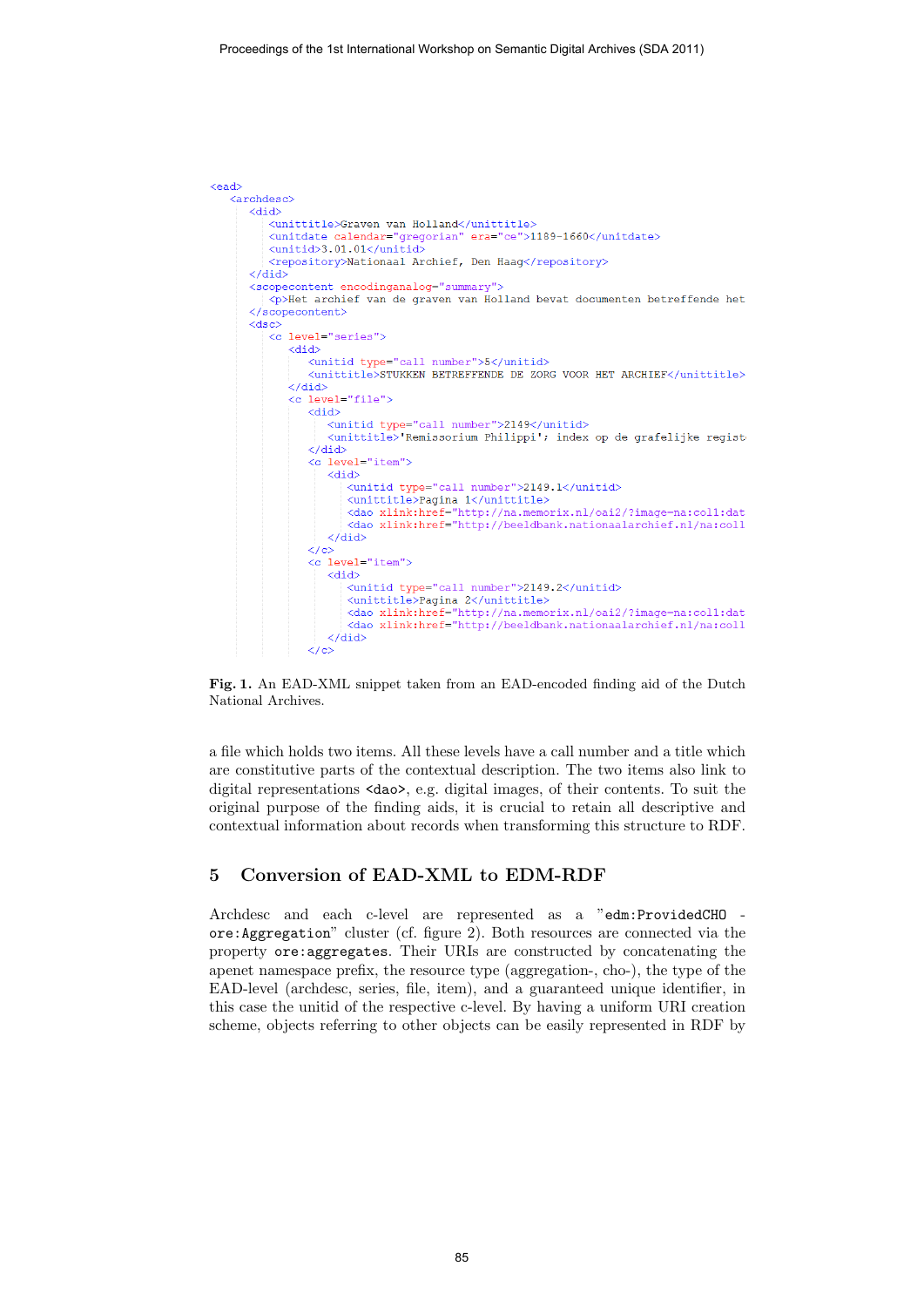using URIs as objects. This way, if objects are added or metadata is updated, we ensure that existing objects receive their old unique URI while added objects receive a new unique URI. The metadata describing the cultural heritage resource



Fig. 2. Parts of the EDM-RDF representation of the EAD-encoded finding aid shown in figure 1.

itself (in our case, those are the different parts of the archival description describing and contextualizing records) can be either attached to the edm:ProvidedCHO directly or to a third resource called ore: Proxy. The proxy mechanism allows having different views, i.e. descriptions, of one and the same object. In such case a data provider can create proxies and attach the different views to it and thereby keep them distinct. Europeana itself, when doing semantic enrichment, will create proxies in order to retain the original structure and provenance information for the metadata. In our example, the proxy is not necessary as there are no conflicting descriptions. We only created a proxy for the first level (archdesc) to demonstrate the functionality.

The fourth EDM-class shown in figure 2 is edm:WebResource which represents associated web pages, thumbnail images or any other web resources and is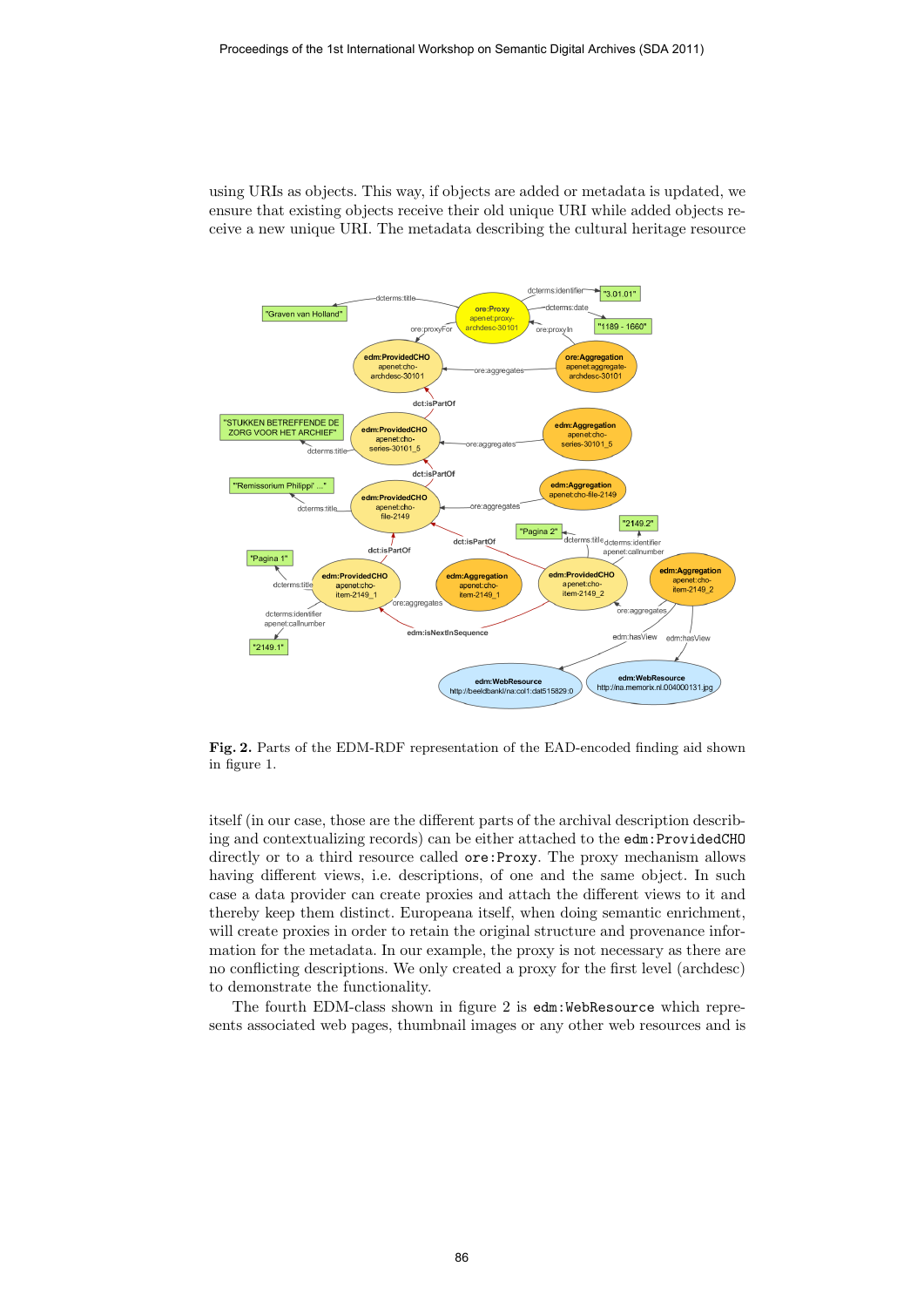attached to the aggregation. The URI for such a WebResource is typically the URL provided for the digital representation.

The descriptive metadata fields can be represented in EDM in two ways: In the case where an original field exactly matches a DC Terms property (for example <unittitle> and dcterms:title), the DC Terms property is used directly. In the case where the match is not exact, an APEnet-EAD property is created in RDF which is specified as being a sub-property of the appropriate DC Terms property: For instance, apenet:callnumber is a rdfs:subPropertyOf of dcterms:identifier, as shown at the two leaves in figure 2. Interoperability at the EDM level is ensured through RDFS semantics by using the sub-property method. The language of the content of descriptive metadata fields can be specified by adding a language tagged-RDF literal as value.

The edm:ProvidedCHO resource carries not only descriptive metadata but also properties which are used to relate other objects. During conversion the EAD hierarchy has been translated into a hierarchy relation between the edm:ProvidedCHO resources which are connected by dct:isPartOf properties. This hierarchy mirrors the XML-structure of the multilevel archival description of the EAD file. At the same time these relations represent, on a more abstract level, the different levels of generality of digital object "packages" submitted via the EAD file to Europeana. The dct:isPartOf properties conceptually reflect the documented structure of the archival material, i.e. the archival collection (archdesc) incorporates a series which has a file which holds two items as parts.

The two c-levels of type item at the bottom in the XML structure are in an intentional and meaningful sequential order. This sequence is expressed by asserting an edm:isNextInSequence statement between the resource with title "Pagina 1" and the resource with title "Pagina 2".

### 6 Discussion: EAD in a Linked Open Data Environment

We demonstrated how an EAD-XML encoded archival finding aid can be modeled in a RDF-based representation. The representation in an RDF graph makes implicit information explicit, for example, the hierarchical and sequential relations between the different parts of the archival description. We aimed at a conversion which produces a RDF representation which stays as close as possible to the original structure of the APEnet-EAD model. This way, we have a conversion template which is feasible for many different variations of EAD encoded finding aids. The method also entails, however, that not all implicit information pieces in the descriptive metadata have been made explicit or have been connected: for example, the unit titles on the different levels remain only indirectly connected to each other. A user being on the level of one of the leafs of the descriptive tree, most certainly needs to know that he is on page 1 (Pagina 1) of the book "Remissorium Philippi (...)" of the "counts of Holland". In order to use this data one needs a special reasoner or a Linked Data browser which brings those information pieces from different levels together.